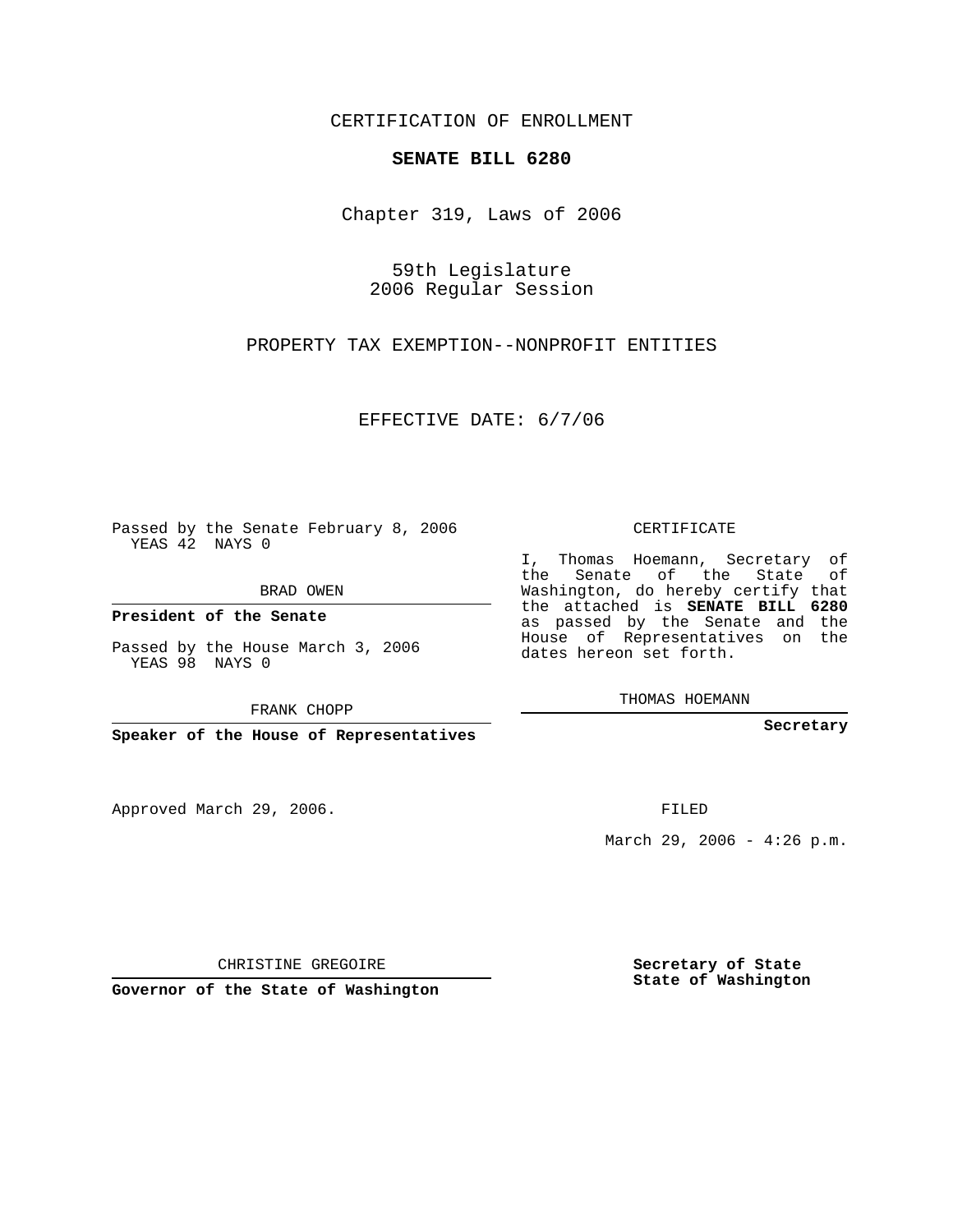## **SENATE BILL 6280** \_\_\_\_\_\_\_\_\_\_\_\_\_\_\_\_\_\_\_\_\_\_\_\_\_\_\_\_\_\_\_\_\_\_\_\_\_\_\_\_\_\_\_\_\_

\_\_\_\_\_\_\_\_\_\_\_\_\_\_\_\_\_\_\_\_\_\_\_\_\_\_\_\_\_\_\_\_\_\_\_\_\_\_\_\_\_\_\_\_\_

Passed Legislature - 2006 Regular Session

**State of Washington 59th Legislature 2006 Regular Session By** Senator Regala

Read first time 01/10/2006. Referred to Committee on Ways & Means.

 AN ACT Relating to removing the irrevocable dedication requirement for exemption from property tax for property owned by nonprofit entities; and amending RCW 84.36.805.

BE IT ENACTED BY THE LEGISLATURE OF THE STATE OF WASHINGTON:

 **Sec. 1.** RCW 84.36.805 and 2003 c 121 s 2 are each amended to read as follows:

 (1) In order to qualify for an exemption under this chapter, the nonprofit organizations, associations, or corporations must satisfy the conditions in this section.

 (2) The property must be used exclusively for the actual operation of the activity for which exemption is granted, unless otherwise provided, and does not exceed an amount reasonably necessary for that purpose, except:

 (a) The loan or rental of the property does not subject the property to tax if:

 (i) The rents and donations received for the use of the portion of the property are reasonable and do not exceed the maintenance and operation expenses attributable to the portion of the property loaned or rented; and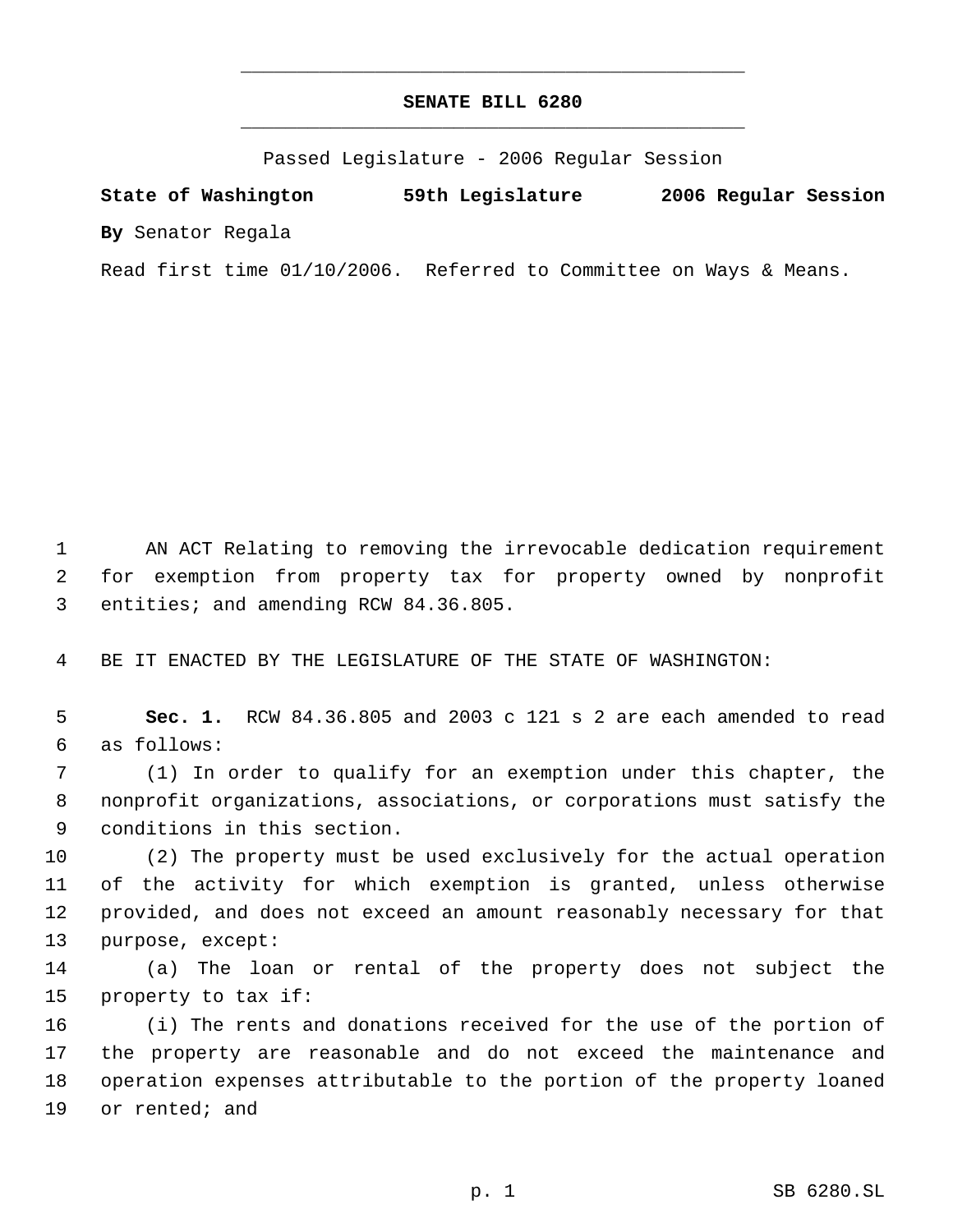(ii) Except for the exemptions under RCW 84.36.030(4), 84.36.037, and 84.36.060(1) (a) and (b), the property would be exempt from tax if owned by the organization to which it is loaned or rented;

 (b) The use of the property for fund-raising activities does not subject the property to tax if the fund-raising activities are consistent with the purposes for which the exemption is granted.

 (3) ((The property must be irrevocably dedicated to the purpose for which exemption has been granted, and on the liquidation, dissolution, or abandonment by said organization, association, or corporation, said 10 property will not inure directly or indirectly to the benefit of any shareholder or individual, except a nonprofit organization, 12 association, or corporation which too would be entitled to property tax 13 exemption. This property need not be irrevocably dedicated if it is 14 leased or rented to those qualified for exemption under this chapter or 15 RCW 84.36.560 for leased property, but only if under the terms of the lease or rental agreement the nonprofit organization, association, or 17 corporation receives the benefit of the exemption.

 $(4)$ )) The facilities and services must be available to all regardless of race, color, national origin or ancestry.

20  $((+5))$   $(4)$  The organization, association, or corporation must be duly licensed or certified where such licensing or certification is required by law or regulation.

 $((+6))$   $(5)$  Property sold to organizations, associations, or corporations with an option to be repurchased by the seller shall not qualify for exempt status. This subsection does not apply to property sold to a nonprofit entity, as defined in RCW 84.36.560(7), by:

 (a) A nonprofit as defined in RCW 84.36.800 that is exempt from income tax under section 501(c) of the federal internal revenue code;

 (b) A governmental entity established under RCW 35.21.660, 35.21.670, or 35.21.730;

(c) A housing authority created under RCW 35.82.030;

 (d) A housing authority meeting the definition in RCW 35.82.210(2)(a); or

(e) A housing authority established under RCW 35.82.300.

35  $((+7))$  (6) The department shall have access to its books in order to determine whether the nonprofit organization, association, or corporation is exempt from taxes under this chapter.